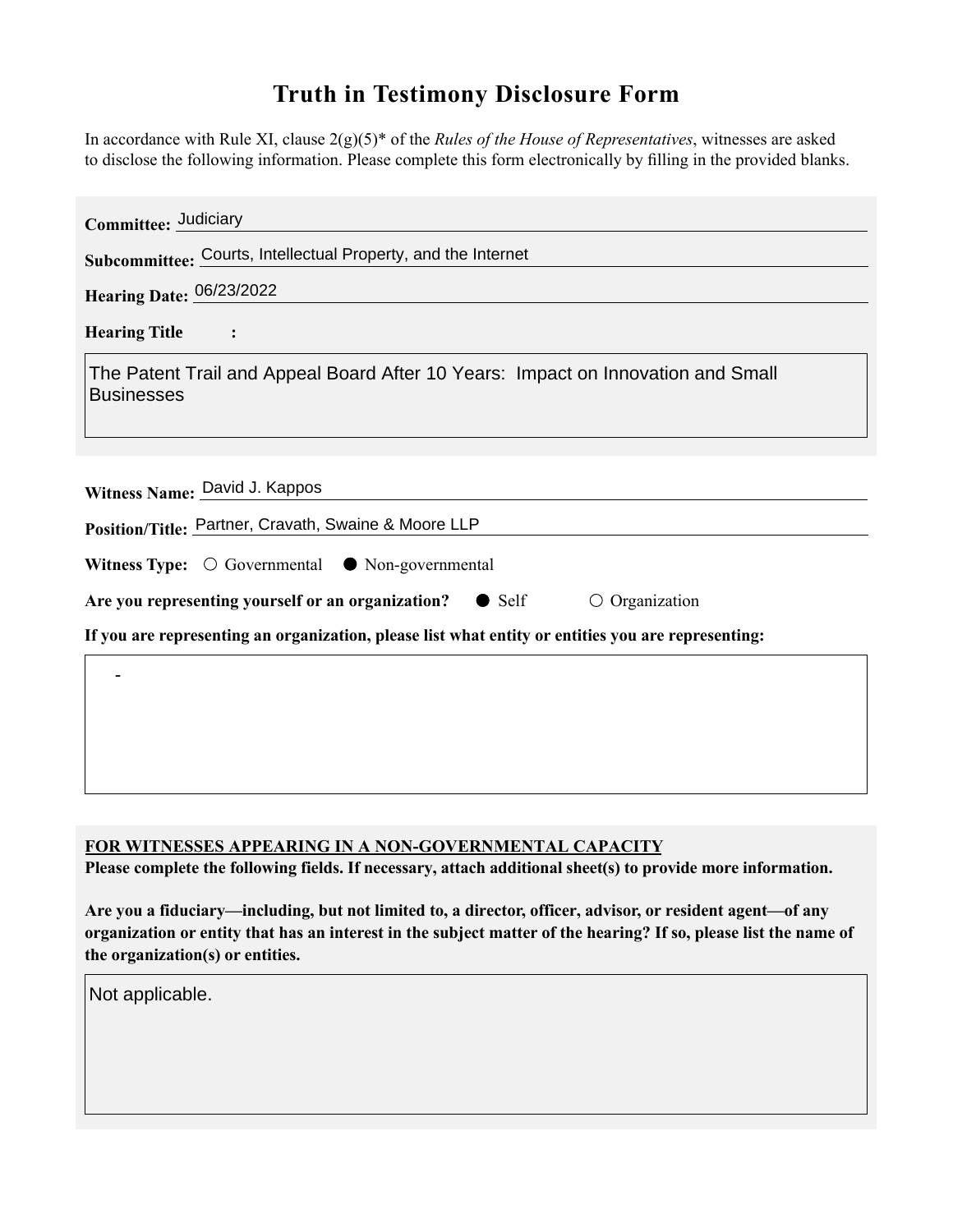**Please list any federal grants or contracts (including subgrants or subcontracts) related to the hearing's subject matter that you, the organization(s) you represent, or entities for which you serve as a fiduciary have received in the past thirty-six months from the date of the hearing. Include the source and amount of each grant or contract.** 

Not applicable.

**Please list any contracts, grants, or payments originating with a foreign government and related to the hearing's subject that you, the organization(s) you represent, or entities for which you serve as a fiduciary have received in the past thirty-six months from the date of the hearing. Include the amount and country of origin of each contract or payment.** 

Not applicable.

## **Please complete the following fields. If necessary, attach additional sheet(s) to provide more information.**

 $\exists$  I have attached a written statement of proposed testimony.

 $\subseteq$  I have attached my curriculum vitae or biography.

**\***Rule XI, clause 2(g)(5), of the U.S. House of Representatives provides:

(5)(A) Each committee shall, to the greatest extent practicable, require witnesses who appear before it to submit in advance written statements of proposed testimony and to limit their initial presentations to the committee to brief summaries thereof.

(B) In the case of a witness appearing in a non-governmental capacity, a written statement of proposed testimony shall include— (i) a curriculum vitae; (ii) a disclosure of any Federal grants or contracts, or contracts, grants, or payments originating with a foreign government, received during the past 36 months by the witness or by an entity represented by the witness and related to the subject matter of the hearing; and (iii) a disclosure of whether the witness is a fiduciary (including, but not limited to, a director, officer, advisor, or resident agent) of any organization or entity that has an interest in the subject matter of the hearing.

(C) The disclosure referred to in subdivision (B)(iii) shall include— (i) the amount and source of each Federal grant (or subgrant thereof) or contract (or subcontract thereof) related to the subject matter of the hearing; and (ii) the amount and country of origin of any payment or contract related to the subject matter of the hearing originating with a foreign government.

(D) Such statements, with appropriate redactions to protect the privacy or security of the witness, shall be made publicly available in electronic form 24 hours before the witness appears to the extent practicable, but not later than one day after the witness appears.

Judiciary